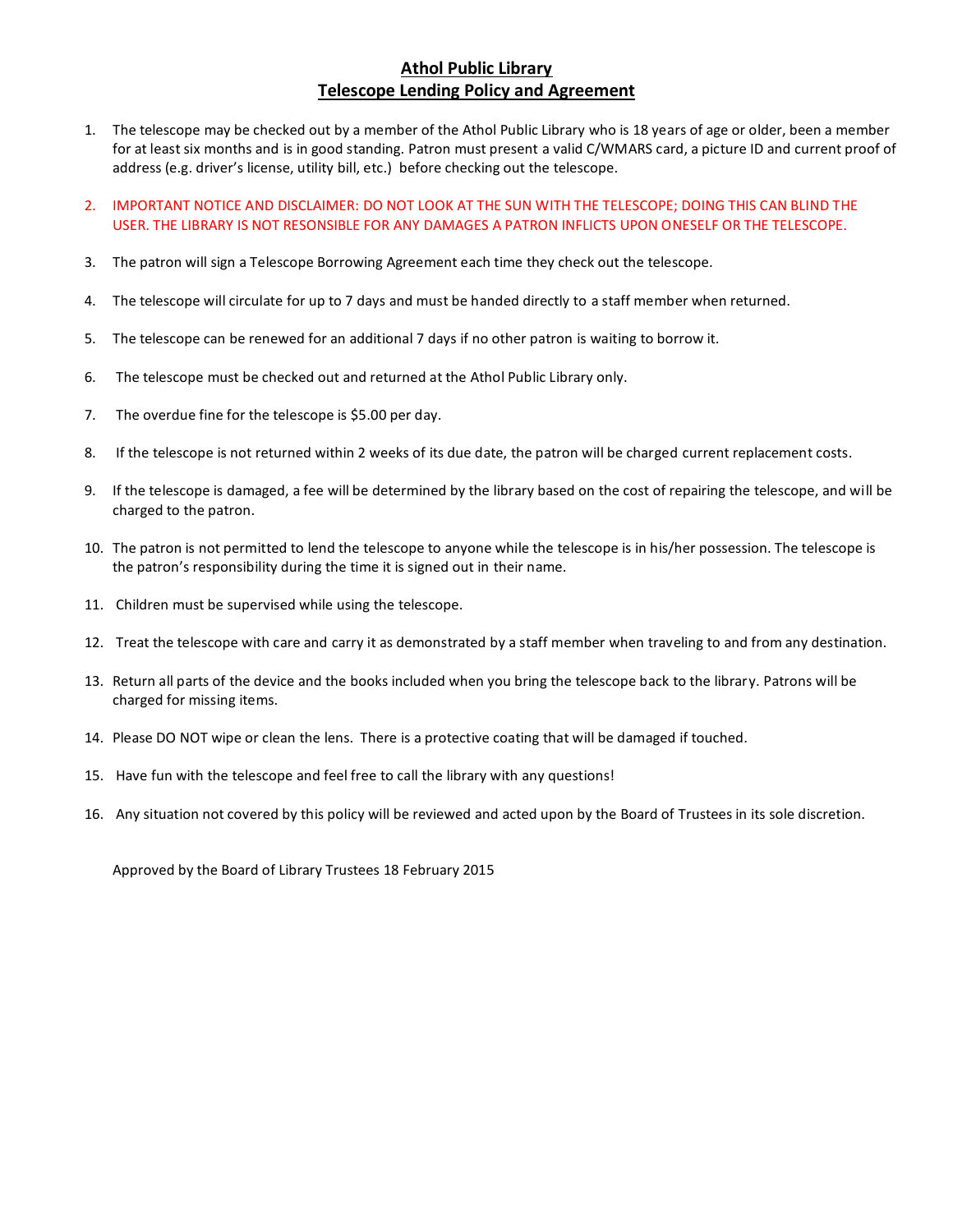### **Telescope Information & Usage Instructions**

## IMPORTANT NOTICE AND DISCLAIMER: DO NOT LOOK AT THE SUN WITH THE TELESCOPE; DOING THIS CAN BLIND THE USER. THE LIBRARY IS NOT RESONSIBLE FOR ANY DAMAGES A PATRON INFLICTS UPON ONESELF OR THE TELESCOPE.

## **ABOUT THE TELESCOPE:**

This is a reflecting telescope that works using two mirrors to reflect an image through the eyepiece.

### **ADJUSTMENTS:**

To balance the telescope, tighten the large silver screw on top of the tube. Then, turn the black knob on the side. The telescope should move freely but *slowly*. Be careful not to over tighten either the screw or the knob. *NOTE*: Do NOT completely unscrew the silver screw or the telescope will FALL OUT of the holder and serious damage will occur.

### **FOCUS:**

The focus adjustment is on the eyepiece. Turn the silver and black knobs back and forth until the image you want to see comes into focus.

The eyepiece has several strengths of magnification from 8mm to 24mm. The higher the power, the smaller the piece of sky you will be able to see.

### **FINDING THINGS IN THE NIGHT SKY:**

Using the EZ-FINDER II (behind the eyepiece), turn the black knob on the side and look through the finder until you see a red laser dot. For ease of focusing on what you want to look at in the sky, aim the dot at what you wish to see first, and then look through the eyepiece. You can aim the dot by turning the knob on the side of the finder and looking through its scope until you see it.

### **BEST VIEWING CONDITIONS**:

Dark area – no street lights or house lights. If you are reading the sky charts or manual for the telescope outside in the dark, use the red headlamp setting not the bright white setting.

If you wish to look at the moon, leave the large lens cap on and just pull the small gray plug out. This will block much of the moon's brightness and help you see it more clearly.

#### **TELESCOPE & ACCESSORIES**

Telescope

- Teal tube
- Black holder with silver screw
- EZ Finder II
- Eyepiece
- Eyepiece ring
- Eyepiece lens cap
- Large lens cap
- Small gray lens cap for moon viewing.
- Yellow bag
	- o Star guidebook
	- o Laminated Instruction Manual
	- o Headlamp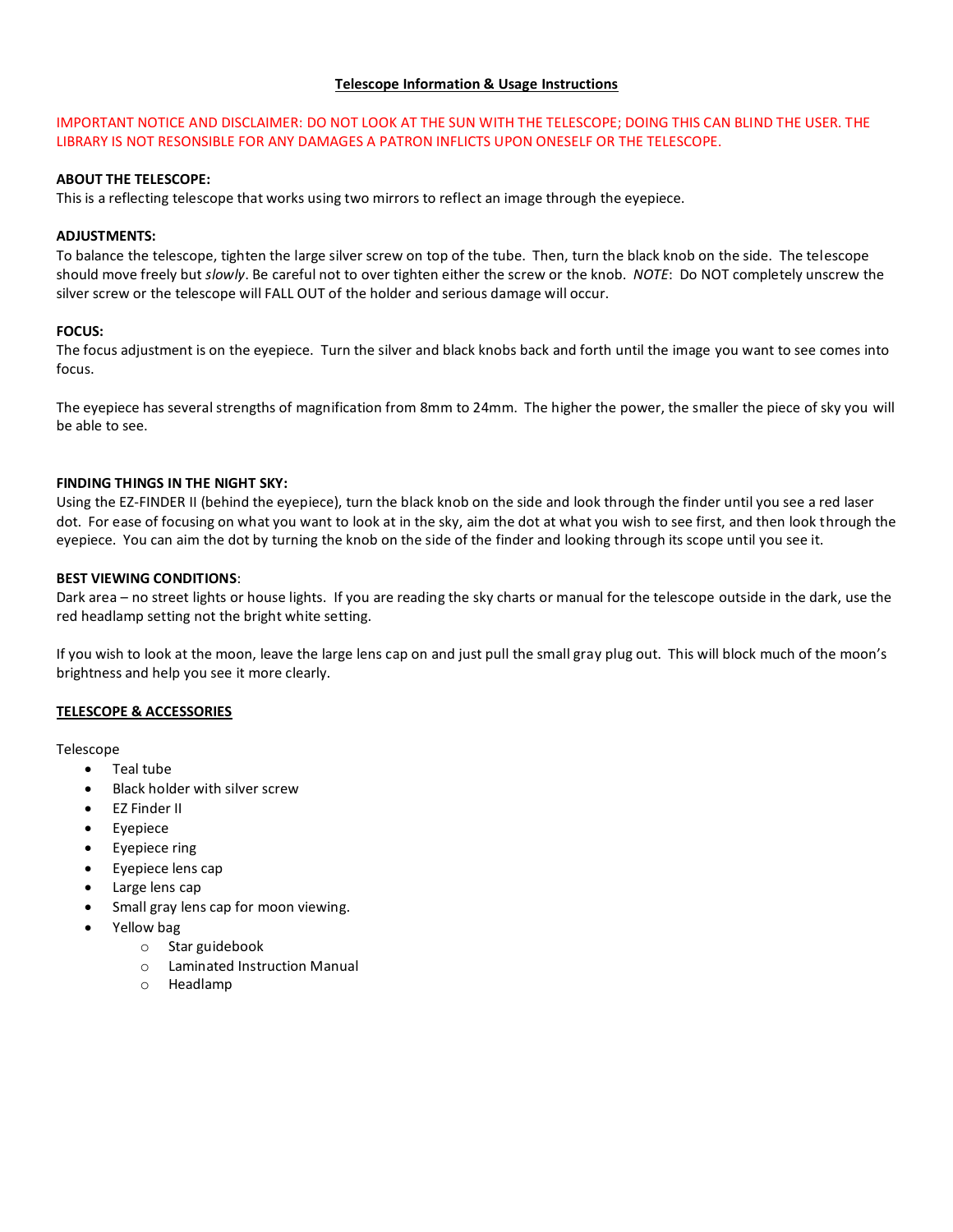### **TELESCOPE CHECKOUT AGREEMENT**

### **STAFF:**

Please make sure all the information is read, boxes are all checked and patron signs where indicated. This form is then filed in the Telescope binder behind the circulation desk.

## **PATRON CHECKOUT:**

- **Eighteen years of age or older? [ ] yes [ ] no**
- **Valid picture ID? [ ] yes [ ] no**
- **Athol Library Card in good standing? [ ] yes [ ] no**
- **Contact information correct in Evergreen? [ ] yes [ ] no**
	- o **Home address**
	- o **Telephone number**
	- o **Valid email (if patron has one)**

**TELESCOPE BORROWER AGREEMENT** (Write borrower name on line below, have borrower initial the conditions.)

I, \_\_\_\_\_\_\_\_\_\_\_\_\_\_\_\_\_\_\_\_\_\_\_\_\_\_\_\_\_\_\_\_\_\_\_\_\_ take full responsibility for the telescope and its accessories. I understand that should the telescope and/or any of its accessories be damaged, broken, stolen, returned in unusable condition, or lost while in my possession I will be responsible for a replacement fee of current cost [as of 1/1/2015 current cost is \$350.00, subject to change].

\_\_\_\_\_\_ I understand that I am not allowed to loan the telescope to anyone else.

\_\_\_\_\_\_I agree that the telescope is in working order and has all parts and accessories at time of checkout.

\_\_\_\_\_ I understand that the telescope will be checked out to me for seven (7) days with one 7 day renewal allowed. If the telescope is not returned within 2 weeks of its due date, I will be held responsible for the full replacement costs.

\_\_\_\_\_I understand that the telescope must be returned directly to a *staff member inside the Athol Public Library* at the main adult circulation desk only**. The telescope may NOT be placed in the book drop or left outside the door.** Any damages or theft resulting from leaving the telescope anywhere but the main circulation desk are the responsibility of the borrower.

**\_\_\_\_\_** I have read and agree to comply with the 'Telescope Lending Policy and Agreement' and the 'Telescope Information and Usage Instructions'.

Patron signature and staff signature Staff signature

\_\_\_\_\_\_\_\_\_\_\_\_\_\_\_\_\_\_\_\_\_\_\_\_\_\_\_\_\_\_\_\_\_\_\_ \_\_\_\_\_\_\_\_\_\_\_\_\_\_\_\_\_\_\_\_\_\_\_\_\_\_\_\_\_\_\_\_\_\_\_

Checkout date:

Due Date:

Type of ID Shown:\_\_\_\_\_\_\_\_\_\_\_\_\_\_\_\_\_\_\_\_\_\_\_\_\_\_ Library Card #:\_\_\_\_\_\_\_\_\_\_\_\_\_\_\_\_\_\_\_\_\_\_\_\_\_

## **RETURN OF THE TELESCOPE:**

Function & Parts Check

Teal tube is in black holder, silver screw attached.

\_\_\_Eyepiece and cap attached; eyepiece is not scratched (DO NOT wipe or attempt to clean lens as coating can be damaged).

\_\_\_EZ Finder II attached with scope

Batteries operational in Finder (patron not responsible for battery replacement, flag if they are dead) Turn knob on and hold your hand in front of the scope.

\_\_\_Open the tube and make sure both mirrors are not cracked or covered in any substance.